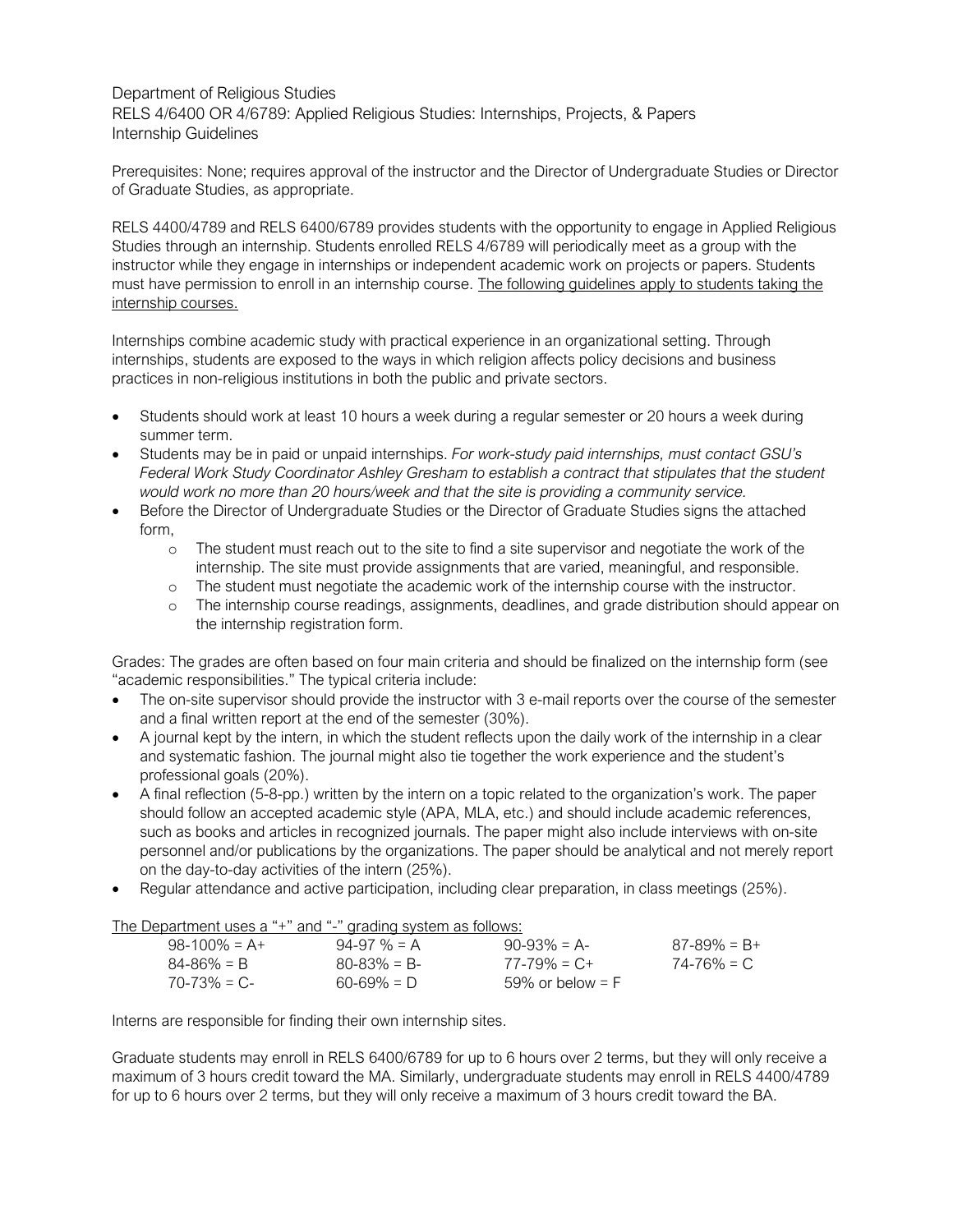RELS 4/6400 or 4/6789 may be offered during the regular Fall and Spring semesters, during Maymester, and during the 7-week Summer Session. It is not offered during minimesters.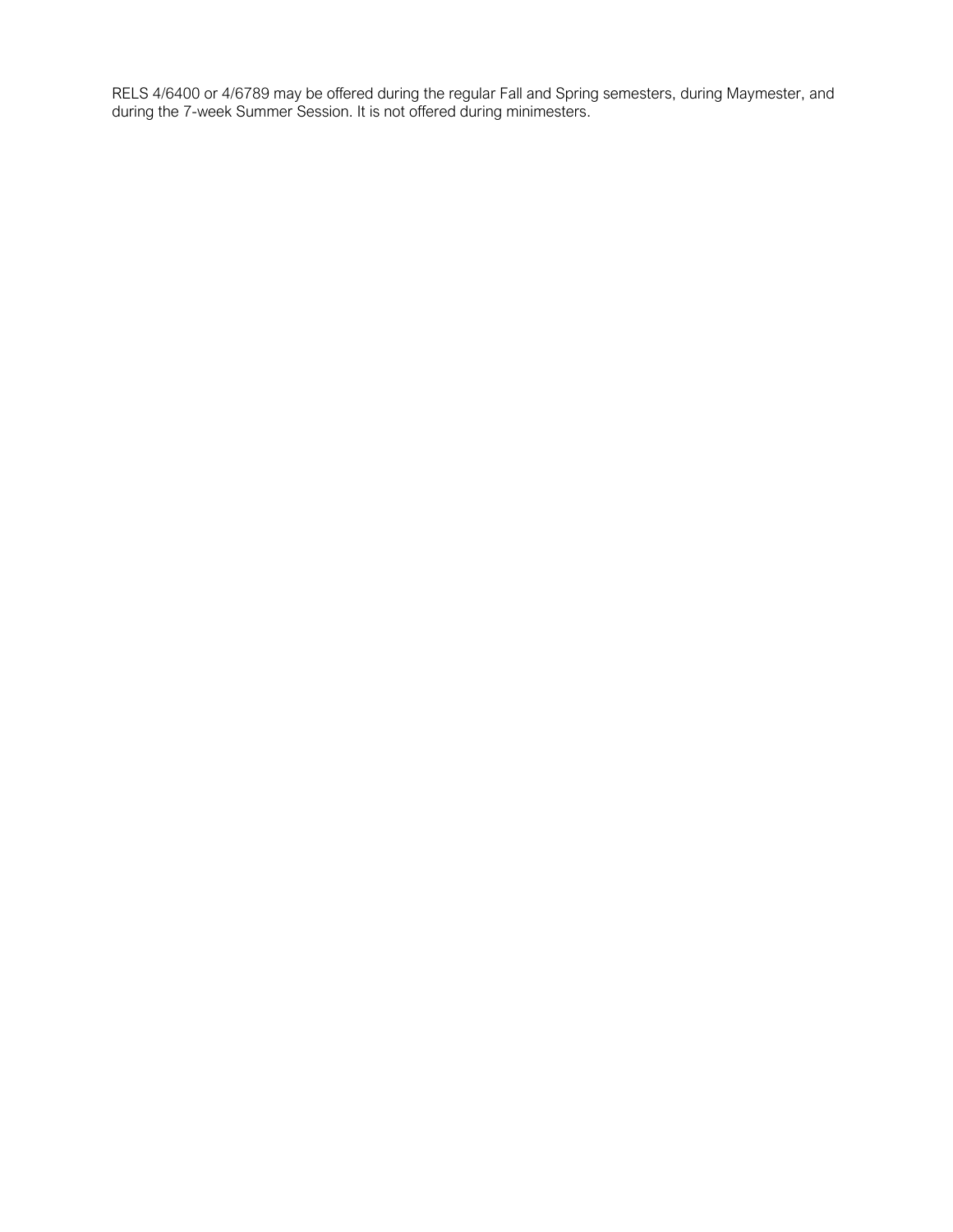## APPLICATION FOR INTERNSHIP IN RELS 4/6400<br>(rev. Spring 2022)

Department of Religious Studies

|                                                                                                                                                                                                                                                                                                                                                                                                                                                                                                                                                          | GSU email:_______________________                                                                                                                         |
|----------------------------------------------------------------------------------------------------------------------------------------------------------------------------------------------------------------------------------------------------------------------------------------------------------------------------------------------------------------------------------------------------------------------------------------------------------------------------------------------------------------------------------------------------------|-----------------------------------------------------------------------------------------------------------------------------------------------------------|
| Rels 4400_________ Rels 6400_____ in spring/summer/fall semester of __________ (indicate year). This course is<br>for 3.0 semester hours credit.                                                                                                                                                                                                                                                                                                                                                                                                         |                                                                                                                                                           |
| The student should complete this information in conversation with the instructor of RELS 4400/6400. After<br>completing the form, the form must be signed by the site supervisor, the instructor of RELS 4400/6400, and<br>the Department of Religious Studies Director of Undergraduate or Director of Graduate Studies. This form<br>must be completed before the withdrawal period begins in the semester in which the student is taking the<br>internship and RELS 4400/6400. See the Registrar's semester calendar for the withdrawal period dates. |                                                                                                                                                           |
| Program of Study                                                                                                                                                                                                                                                                                                                                                                                                                                                                                                                                         |                                                                                                                                                           |
|                                                                                                                                                                                                                                                                                                                                                                                                                                                                                                                                                          |                                                                                                                                                           |
| This is a site proposed by the student _____ or a site suggested by a faculty member _____. (Check one.)                                                                                                                                                                                                                                                                                                                                                                                                                                                 |                                                                                                                                                           |
| 2. On-site supervisor (signature, phone number, and e-mail required)                                                                                                                                                                                                                                                                                                                                                                                                                                                                                     |                                                                                                                                                           |
| 3. Description of internship responsibilities at the internship site ______________________________                                                                                                                                                                                                                                                                                                                                                                                                                                                      |                                                                                                                                                           |
| 4. Description of academic responsibilities, including readings, assignments, deadlines, and                                                                                                                                                                                                                                                                                                                                                                                                                                                             |                                                                                                                                                           |
|                                                                                                                                                                                                                                                                                                                                                                                                                                                                                                                                                          |                                                                                                                                                           |
|                                                                                                                                                                                                                                                                                                                                                                                                                                                                                                                                                          |                                                                                                                                                           |
| 5. Communication between on-site supervisor and the instructor:                                                                                                                                                                                                                                                                                                                                                                                                                                                                                          |                                                                                                                                                           |
|                                                                                                                                                                                                                                                                                                                                                                                                                                                                                                                                                          | a) On-site supervisor e-mail reports: Sept. or Feb. 15 <sup>th</sup> or June 15 <sup>th</sup> ; Oct. or March 15 <sup>th</sup> or July 15 <sup>th</sup> ; |
|                                                                                                                                                                                                                                                                                                                                                                                                                                                                                                                                                          | Nov. or April 15 <sup>th</sup> (for Fall, Spring, and Summer semesters respectively) _________________________                                            |
|                                                                                                                                                                                                                                                                                                                                                                                                                                                                                                                                                          | (Circle appropriate dates. The site supervisor's signature below acknowledges these dates and responsibilities.)                                          |
|                                                                                                                                                                                                                                                                                                                                                                                                                                                                                                                                                          | b) On-site supervisor final written report (1-2 pages): due to Internship instructor on last day of class:                                                |
|                                                                                                                                                                                                                                                                                                                                                                                                                                                                                                                                                          |                                                                                                                                                           |
| Site supervisor signature                                                                                                                                                                                                                                                                                                                                                                                                                                                                                                                                | Date                                                                                                                                                      |

**Course instructor signature** Date

Undergraduate/Graduate Director Date

 $\_$  , and the set of the set of the set of the set of the set of the set of the set of the set of the set of the set of the set of the set of the set of the set of the set of the set of the set of the set of the set of th